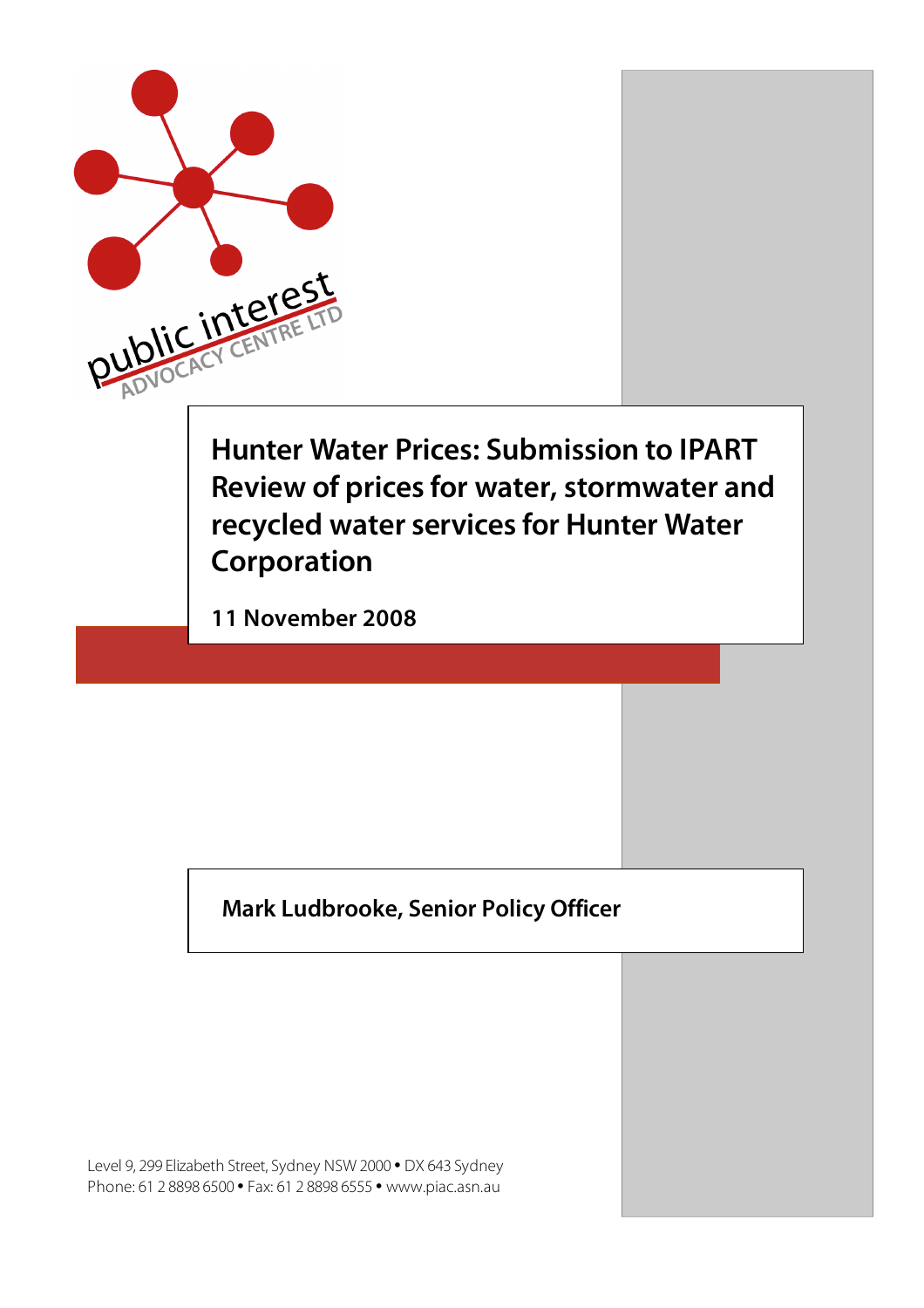# **The Public Interest Advocacy Centre**

The Public Interest Advocacy Centre (PIAC) is an independent, non-profit law and policy organisation that seeks to promote a just and democratic society by making strategic interventions on public interest issues.

PIAC identifies public interest issues and, where possible and appropriate, works co-operatively with other organisations to advocate for individuals and groups affected.

In making strategic interventions on public interest issues PIAC seeks to:

- expose & redress unjust or unsafe practices, deficient laws or policies;
- promote accountable, transparent & responsive government;
- encourage, influence & inform public debate on issues affecting legal and democratic rights;
- promote the development of law that reflects the public interest;
- develop and assist community organisations with a public interest focus to pursue the interests of the communities they represent;
- develop models to respond to systemic unmet need; and
- maintain an effective and sustainable organisation.

Established in July 1982 as an initiative of the Law Foundation of New South Wales, with support from the NSW Legal Aid Commission, PIAC was the first, and remains the only, broadly based public interest legal centre in Australia. Financial support for PIAC comes primarily from the NSW Public Purpose Fund and the Commonwealth and State Community Legal Centre Funding Program. PIAC also receives funding from the NSW Government Department of Energy and Water for its work on utilities, and from Allens Arthur Robinson for its Indigenous Justice Program. PIAC also generates income from project and case grants, seminars, consultancy fees, donations and recovery of costs in legal actions.

# **Energy + Water Consumer Advocacy Program (EWCAP)**

This Program was established at PIAC as the Utilities Consumers' Advocacy Program in 1998 with NSW Government funding. The aim of the Program is to develop policy and advocate in the interests of low income and other residential consumers in the NSW energy and water markets. PIAC receives policy input to the Program from a community-based reference group whose members include:

- Council of Social Service of NSW (NCOSS);
- Combined Pensioners and Superannuants Association of NSW (CPSA);
- Park and Village Service;
- Fthnic Communities Council NSW·
- Rural and remote consumers;
- Institute of Sustainable Futures (ISF), University of Technology (UTS);
- Indigenous consumer representative; and
- Western Sydney Community Forum (WSCF).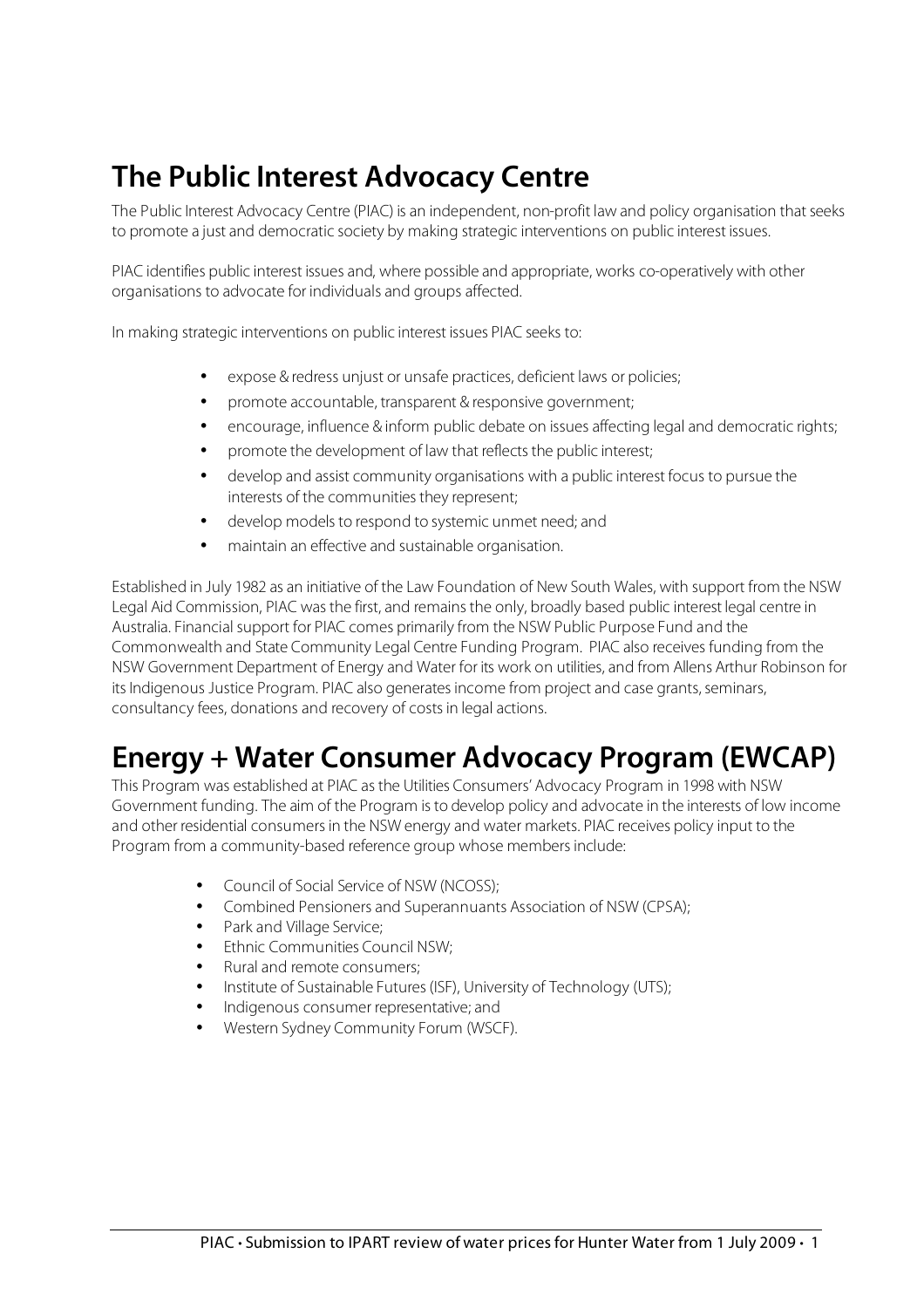# **1. Introduction**

PIAC welcomes the opportunity to provide comment on the Independent Pricing and Regulatory Tribunal (IPART) review of prices for water, wastewater, and stormwater services for Hunter Water Corporation.

Hunter Water states that its proposal for the upcoming price determination period would increase the average residential property bill by \$389 or 54 per cent<sup>1</sup>. PIAC deems this to be a significant increase and takes this opportunity to express serious concern that the adoption of this price path would lead many low-income and other vulnerable consumers to experience difficulty paying their water bills. PIAC also questions one of the foundations of the proposed increase and proposes a strengthened social support program to assist consumers to ameliorate the adverse outcomes from significantly higher water prices.

# **2. Impact of price increases**

The Hunter is home to a large number of low-income households. Australian Bureau of Statistics data indicates that a markedly greater proportion of local residents are in receipt of the aged pension and disability support pension<sup>2</sup> than is the case for the rest of New South Wales<sup>3</sup> and Australia<sup>4</sup>. So too, the median individual, household and family incomes of Hunter residents<sup>5</sup> are each less than the median individual, household and family income figures for both New South Wales<sup>6</sup> and Australia<sup>7</sup>.

A number of recent local studies indicate that many of these households are already experiencing difficulty with their utility bills. The Hunter Region Omnibus Survey in September 2008 asked local residents who were negatively impacted by rising petrol costs whether this would affect their capacity to pay utility bills. Thirteen point eight per cent of respondents suggested it would make paying a utility bill very difficult and a further 8.7 per cent indicated it would make paying a utility bill extremely difficult<sup>8</sup>. The Hunter Valley Research Foundation Wellbeing Watch also reported an increase in the proportion of local residents who were short of money and struggled to pay their utility bills by the due date. In 2007 40.1 per cent of people who were short of money could not pay their utility bill compared with just 31 per cent in 2006<sup>9</sup>.

Notably, Hunter Region Economic Indicators suggest an increase in the proportion of local residents who expect their financial health to deteriorate. Data from September 2008 suggests 18 per cent of Hunter residents expect their financial circumstances to be worse over the next quarter compared to just 12 per cent who thought the same in September 2007<sup>10</sup>.

Given the extent of socio-economic disadvantage in the Hunter; indications that some local residents are already experiencing difficulty paying their utility bills; and declining optimism about financial wellbeing, PIAC contends that a 54 per cent increase in the average water bill over the next four years would leave many local residents significantly worse off.

<sup>6</sup> Australian Bureau of Statistics (2008) 2006 Census QuickStats: New South Wales <www.censusdata.abs.gov.au> at 7 November 2008.

<sup>8</sup> Hunter Valley Research Foundation (2008) Impact of Rising Petrol Prices on Hunter Residents

<sup>9</sup> Hunter Valley Research Foundation (2008) Wellbeing Watch

j <sup>1</sup> Hunter Water Corporation (2008) Submission to IPART on Prices to Apply from 1 July 2009, Hunter Water, Newcastle, 1.

<sup>&</sup>lt;sup>2</sup> Australian Bureau of Statistics (2003) N*ational Regional Profile: Hunter* <abs.gov.au> at 7 November 2008.

<sup>&</sup>lt;sup>3</sup> Australian Bureau of Statistics (2003) National Regional Profile: New South Wales <abs.gov.au> at 7 November 2008.

<sup>4</sup> Australian Bureau of Statistics (2003) National Regional Profile: Australia <www.abs.gov.au> at 7 November 2008.

<sup>5</sup> Australian Bureau of Statistics (2008) 2006 Census QuickStats: Hunter <www.censusdata.abs.gov.au> at 7 November 2008.

<sup>7</sup> Australian Bureau of Statistics (2008) 2006 Census QuickStats: Hunter <www.censusdata.abs.gov.au> at 7 November 2008.

<sup>&</sup>lt;www.hvrf.com.au/pages/design/links/uploaded/PETROLPRICESOmnibus.pdf> a 6 November 2008.

<sup>&</sup>lt;www.hvrf.com.au/pages/design/links/uploaded/wellbeingwatch2008emailversion\_001.pdf> at 6 November 2008.

<sup>10</sup> Conversation with Robin McDonald, Director, Hunter Valley Research Foundation, by telephone, 31 October 2008.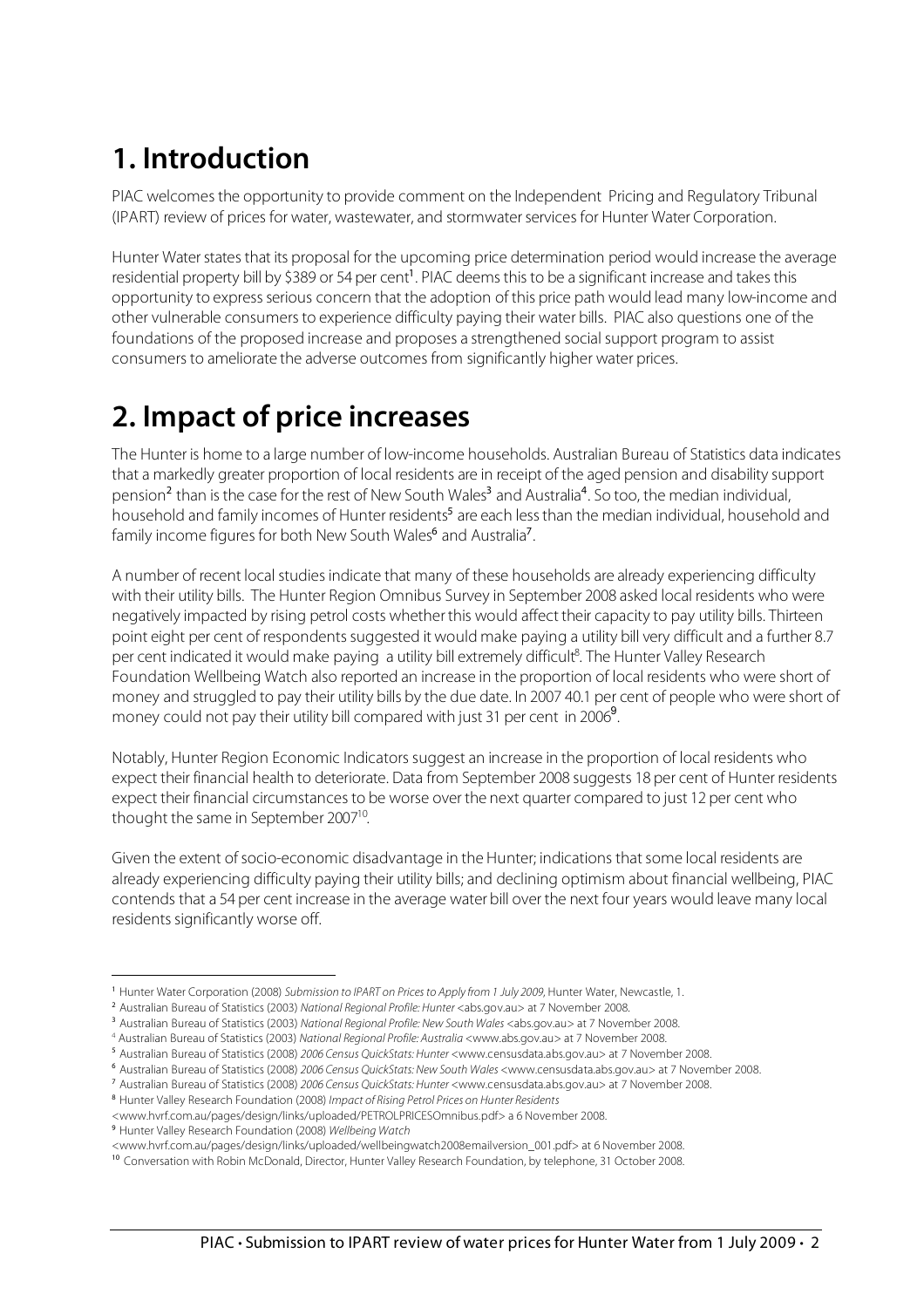PIAC requests that IPART takes the abovementioned picture into consideration when determining the appropriateness of Hunter Water pricing proposals.

# **3. Capital expenditure**

Hunter Water indicates that growth is the primary driver for the historically high \$1,148 million capital expenditure program proposed for the upcoming determination period<sup>11</sup>. The magnitude of population and dwelling growth for its catchment area is sourced from the Department of Planning Lower Hunter Regional Strategy 2006. This document forecasts population growth of 160,000 by 2031 and the construction of 115,000 new dwellings over this same period<sup>12</sup>.

PIAC alerts IPART to the existence of more recent Department of Planning projections that suggest the Hunter may experience smaller population and dwelling growth than indicated by Hunter Water. In October 2008 the New South Wales State and Regional Population Projections 2006-2036 indicated that the population of Newcastle (identified by the Department of Planning as the same geographical area referred to in the Lower Hunter Regional Strategy 2006<sup>13</sup>) is projected to increase from 517,500 in 2006 to 652,600 in 2031<sup>14</sup>. That is, the region will experience an increase of 135,100 people rather than the 160,000 that Hunter Water relies upon in its submission. Furthermore, the New South Wales Household and Dwellings Projections 2006-2036 project that the number of structural dwellings will increase from 213,100 in 2006 to 288,200 in 2031<sup>15</sup>. That is, there will be an increase of just 75,100 dwellings rather than the 115,000 on which Hunter Water bases its assessment of capital expenditure requirements.

PIAC submits that this new data may moderate the need for Hunter Water to undertake the largest capital investment program in its history and that this should in turn reduce the need to introduce water price increases to the extent proposed by Hunter Water. PIAC strongly urges IPART consider these more recent figures when determining the appropriateness of Hunter Water revenue and price proposals.

# **4. Price Path**

PIAC understands that the price path proposed by Hunter Water intends to introduce the largest increase to water bills in the first year of the determination, followed by smaller increases over ensuing years<sup>16</sup>. PIAC understands that many low-income earners have little discretionary expenditure and few savings and is concerned that a price increase that adds 28.8 per cent to the average water bill in year one will mean many of these households will experience extreme difficulty managing their bills. PIAC requests that IPART require Hunter Water to introduce constant price increases over the period so that consumers experience incremental adjustments in their bills in place of large increases that are likely to generate additional financial stress.

 $\overline{a}$ 

<sup>11</sup> Hunter Water Corporation, above n 1, 65.

<sup>&</sup>lt;sup>12</sup> Hunter Water Corporation, above n 1, 26.

<sup>&</sup>lt;sup>13</sup> E-mail from Demography Unit, NSW Deparment of Planning, to Mark Ludbrooke, Public Interest Advocacy Centre, 27 October 2008

<sup>14</sup> Department of Planning (2008) New South Wales State and Regional Population Projections 2006-2036 [Excel spreadsheet]

<sup>&</sup>lt;www.planning.nsw.gov.au/programservices/population.asp> at 10 November 2008.

<sup>&</sup>lt;sup>15</sup> Department of Planning (2008) New South Wales Household and Dwelling Projections 2006–2036 [Excel spreadsheet]

<sup>&</sup>lt;planning.nsw.gov.au/programservices/population.asp> at 10 November 2008.

<sup>16</sup> Hunter Water Corporation, above n 1, 109.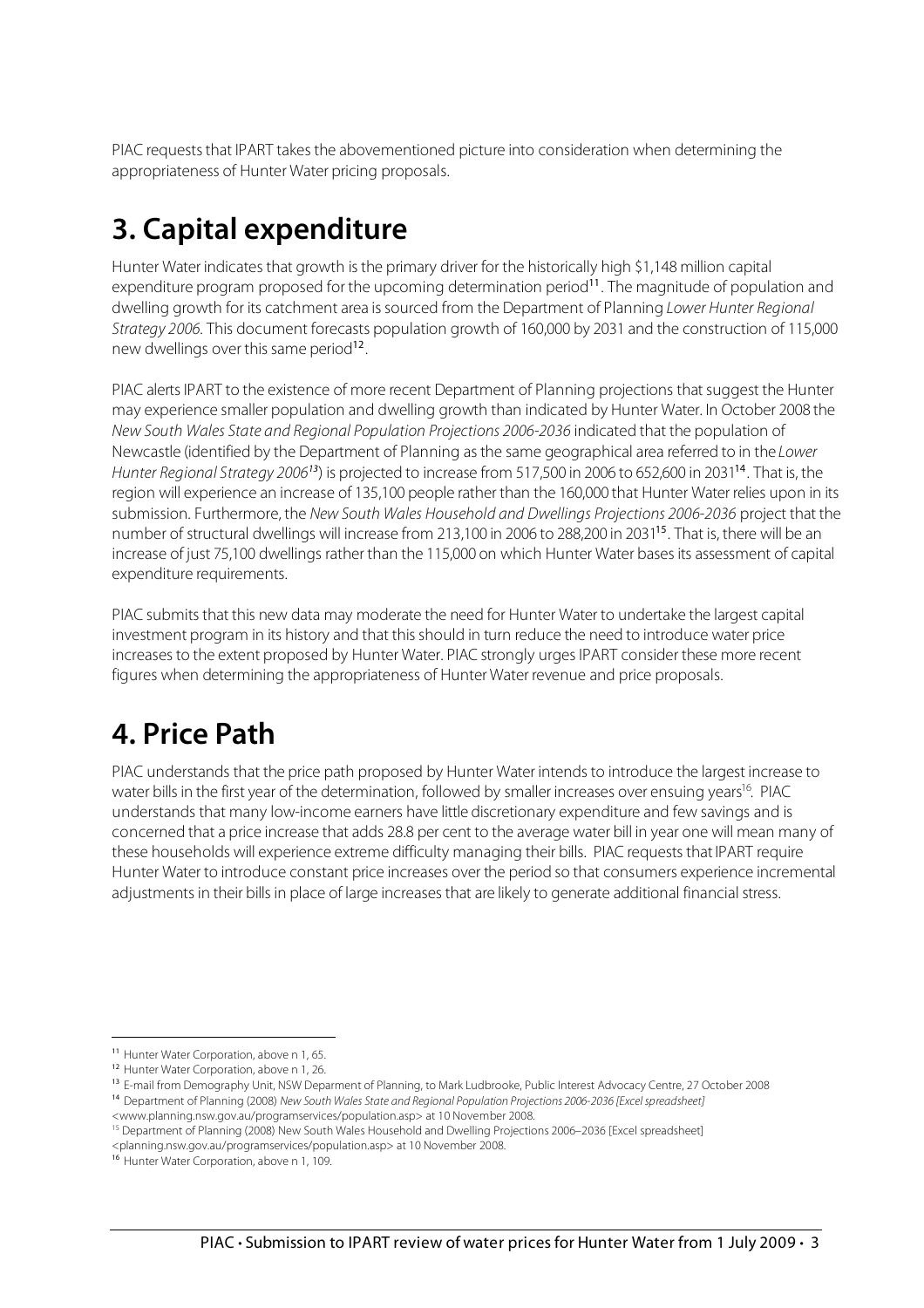# **5. Pass throughs**

PIAC notes that Hunter Water expects to be able to pass through any costs imposed by the implementation of the Carbon Pollution Reduction Scheme<sup>17</sup>. PIAC urges IPART to reject the notion of a complete pass through because it fails to incentivise Hunter Water, as a monopoly water utility, to reduce its 85,000 tonnes of CO2-e emissions per annum. Instead, PIAC strongly suggests the costs of the scheme should be shared by Hunter Water and consumers.

PIAC also contends that a pass through should be rejected if the Australian Government determines to provide compensation to assist Hunter Water to manage increased costs on account of the Carbon Pollution Reduction Scheme.

# **6. Financial and other support**

Recognising that the price of water will increase as a result of this determination, PIAC believes it is essential that local residents have access to adequate financial and other support to assist them to minimise difficulties paying their bills.

To this end, PIAC urges IPART to recommend a review of the adequacy of programs available for customers of Hunter Water. PIAC notes that IPART recently recommended that the New South Wales Government evaluate Sydney Water's current and proposed social programs to ensure that appropriate measures are in place to assist vulnerable consumers to manage price increases<sup>18</sup>.

PIAC also makes the following suggestions in the interests of local residents experiencing financial hardship.

#### **6.1 Payment Assistance Scheme**

Hunter Water allocates books of Payment Assistance Scheme (PAS) vouchers to registered local community organisations who then distribute vouchers in \$25 denominations to local residents who are assessed as having difficulty paying their water bills. PIAC has been informed that there is no budgetary cap for the PAS program but is concerned about the adequacy of resources available to meet demand for vouchers for the term of the upcoming price determination.

Staff of local community organisations that distribute PAS vouchers, including Samaritans, St Vincent de Paul, Salvation Army and Maitland Neighbourhood Centre, have each indicated to PIAC that they anticipate greater demand for vouchers in response to an increase in the average water bill. Hunter Water customers already experiencing financial hardship are expected to experience greater difficulty following water price increases and in turn require additional vouchers to assist them to pay their bills. Community organisations also anticipate that some customers currently managing to get by will be forced to seek access to PAS vouchers for the first time. Furthermore, concern was expressed for tenants who, at best, can access a \$25 PAS voucher every quarter. PIAC has also been informed that many caravan park residents are ineligible to access PAS vouchers.

These observations lead PIAC to recommend that IPART seeks assurances from Hunter Water that it will allocate adequate resources to meet the anticipated increase in demand for PAS vouchers. PIAC also requests that

 $\overline{a}$ 

<sup>&</sup>lt;sup>17</sup> Hunter Water Corporation, above n 1, 58.

<sup>&</sup>lt;sup>18</sup> Independent Pricing and Regulatory Tribunal (2008) Review of prices for Sydney Water Corporation's water, sewerage, stormwater and other services from 1 July 2008 Determination and Final Report, IPART, Sydney, 131.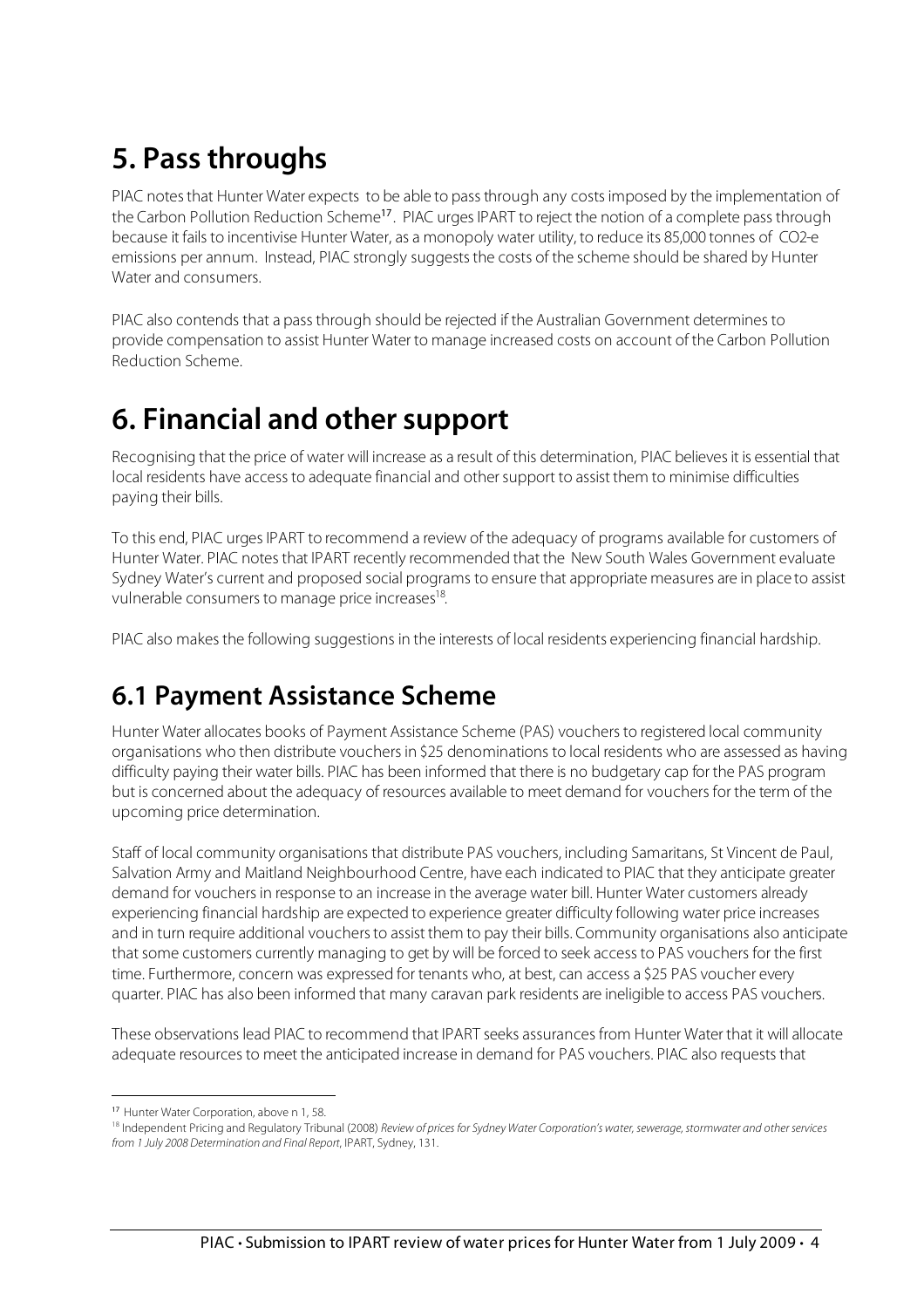Hunter Water considers increasing the value of individual vouchers and the maximum amount of vouchers that organisations can distribute without referring to Hunter Water and suggests that this process be undertaken in consultation with local community organisations. Consultations should also be convened with local community and other organisations including the Energy and Water Ombudsman of New South Wales (EWON), the Council of Social Services of New South Wales(NCOSS) and PIAC, to determine policies and procedures to secure access to the PAS program for private tenants and caravan park residents.

#### **6.2 Pensioner Rebates**

The Hunter Water submission proposes that customers who have a Pensioner Concession Card or hold certain Veteran Affairs Gold Cards will be eligible for a Pensioner Rebate on their water and sewerage charges of up to \$175 per year over the course of the upcoming determination<sup>19</sup>.

PIAC notes that this rebate was the same amount at the beginning of the present determination<sup>20</sup>. At that time, IPART determined that the water and sewerage bill for Hunter Water customers using 206 kilolitres per annum would increase from \$565 in 2004/05 to \$715 in 2008/09<sup>21</sup>. Hunter Water now proposes a further increase from \$718 in 2008/09 to \$1107 in 2012/13 for consumers using 200 kilolitres each year. That is, between 2004/05 and 2012/13 pensioner households consuming approximately 200 kilolitres of water per annum will have received the same \$175 water and sewerage rebate in spite of having experienced a 95 per cent increase in their water bills. Whilst this rebate may once have been adequate to assist Pension Concession Card and Veteran Affairs Gold Card holders to pay their water bills, PIAC contends that significantly higher water prices mean this is no longer the case.

PIAC also notes that the Hunter Water Pensioner Rebate is considerably smaller than that offered to Sydney Water customers. The Sydney Water Pensioner Rebate is 100 per cent of the \$75 water service charge and 83 per cent of the \$480 sewerage charge. This means the Pensioner Rebate for water and sewerage is \$473 per annum compared to just \$175 for Hunter Water customers. PIAC recommends that Hunter Water adopts the Sydney Water practice of calculating the rebate as 100 per cent of the water service charge and 83 per cent of the sewerage charge to assist pensioners to access water now and in the future.

Beyond the amount of the rebate, PIAC is also concerned that some pensioners are denied access to this vital support on account of their residential status. Specifically, it is understood that pensioners who are private tenants or caravan park residents are not be able to access the rebate. PIAC urges Hunter Water to address this inequity before introducing water price increases. It is recommended that the matter be resolved in consultation with community organisations.

# **6.3 Kidney Dialysis Rebate**

Recognising that customers who are dialysis patients require additional water to maintain their health, Hunter Water offers a Kidney Dialysis Rebate of 125 kilolitres of free water per year<sup>22</sup>. Whilst this rebate is likely to cover the water use of a considerable majority of dialysis patients, PIAC is concerned that it is unlikely to meet the water needs of all dialysis users, now and in the future.

 $\overline{a}$ 

<sup>19</sup> Hunter Water Corporation, above n 1, 117.

<sup>&</sup>lt;sup>20</sup> Independent Pricing and Regulatory Tribunal, Sydney Water Corporation, Hunter Water Corporation, Sydney Catchment Authority Prices of Water Supply, Wastewater and Stormwater Services Final Report, September 2005, 154.

<sup>&</sup>lt;sup>21</sup> Independent Pricing and Regulatory Tribunal, above n 20, 152.

<sup>22</sup> Hunter Water Coorporation, above n 1, 117.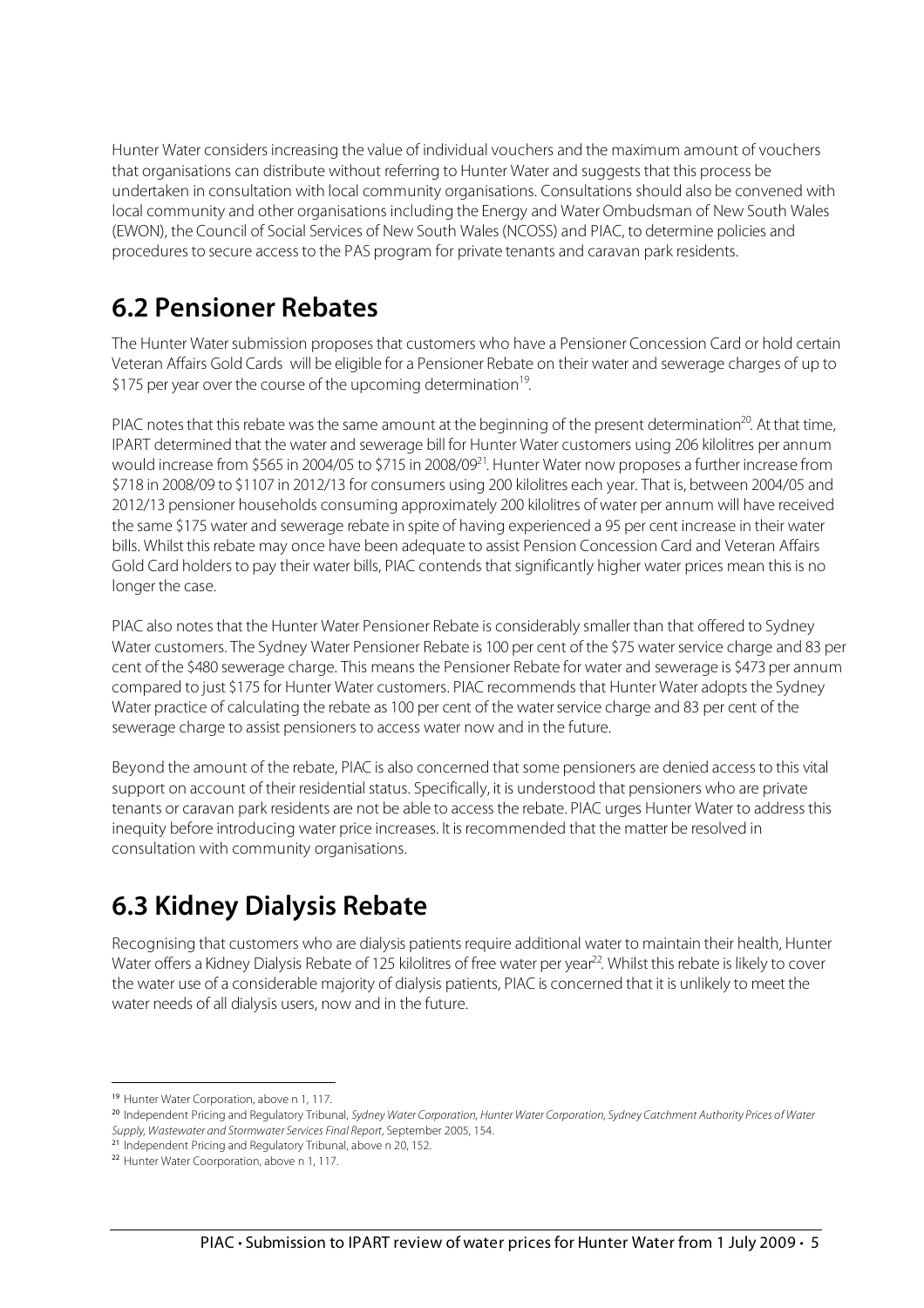Dialysis technicians and home haemodialysis services have informed PIAC that the process of reverse osmosis that filters water necessary for in-home dialysis can use 1,000 to 1,500 millilitres of water per minute<sup>23</sup>. PIAC also understands that some patients can undergo in-home dialysis for up to eight hours per day and for up to six days per week. This suggests that people heavily reliant upon dialysis may be using up to 224 kilolitres of water per year for the process of dialysis. This is approximately 100 kilolitres per year more than the current rebate.

PIAC submits that this is an unreasonable burden for dialysis patients and asks IPART to recommend that Hunter Water increase its rebate to completely cover water consumption for heavy dialysis usage. PIAC notes that Sydney Water provides up to 400 kilolitres of free water per annum<sup>24</sup>.

#### **6.4 Water Audits**

Water audits are a useful tool to assist households to reduce their water use. PIAC believes that Hunter Water should offer customers experiencing difficulty paying their water bill a free audit to assist them to recognise ways to reduce their water consumption. This should include an analysis of the household water bills, a physical assessment of the home, and a discussion about water consumption. Householders should in turn receive a suite of targeted opportunities to reduce their water use including advice about appliances and suggestions for behavioural modification.

# **6.5 No Interest Loan Scheme (NILS)**

No Interest Loans provide funds to low-income earners without savings who would otherwise experience difficulty accessing credit. Loans of between \$600 and \$1200 assist borrowers to purchase household items such as water efficient washing machines or to cope with unexpected expenses such as plumbing repairs. PIAC recommends that Hunter Water fund local community organisations to administer this scheme for eligible Hunter Water customers.

### **6.6 Centrepay**

 $\overline{a}$ 

Hunter Water states that its decision not to offer Centrepay to its customers was informed by the low take up rate by Sydney Water customers. PIAC understands that Centrepay has only been available to Sydney Water customers recently and does not believe the service has been widely promoted. As such, PIAC questions the value of relying on the Sydney Water experience to guide Hunter Water decision about Centrepay.

PIAC believes Centrepay for essential services is a valuable service for customers who experience difficulty managing their finances, including people living with a mental illness and people living with dementia, and asks IPART to urge Hunter Water to reconsider its position.

<sup>&</sup>lt;sup>23</sup> E-mail from Paul Kelly, Sydney Dialysis Centre, Northern Sydney Central Coast Area Health Service, to Mark Ludbrooke, Public Interest Advocacy Centre, 5 November 2008; e-mail from Rosemary Simmonds, Gelong Hospital Renal Unit, to Mark Ludbrooke, Public Interest Advocacy Centre, 28 October 2008.

<sup>&</sup>lt;sup>24</sup> Sydney Water Corporation, Is there a rebate for Sydney Water customers who have kidney dialysis? <www.sydneywater.com.au/AskSydneyWater> at 4 November 2008.